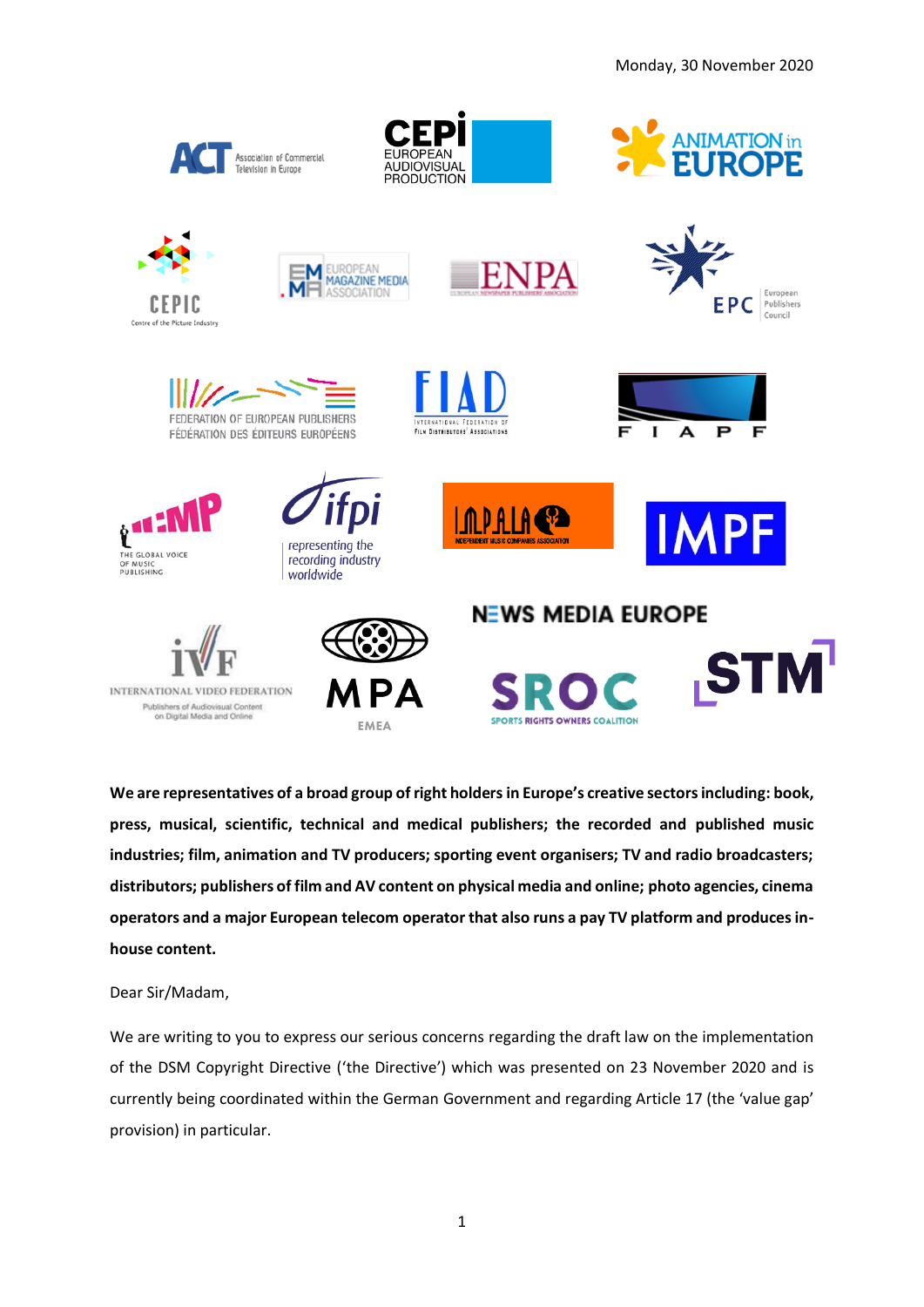The draft proposal in its current form risks jeopardizing the existing balance between copyright and other fundamental rights to the serious detriment of the creative sector in Germany and indeed across the European Union.

There are numerous provisions in the draft proposal which are not compliant with the Directive nor EU and international law. The draft introduces a new limitation to exclusive rights for the benefit of online content sharing service providers. This is not included or foreseen in the Directive. It proposes a mechanism for disabling automatic content recognition of 'presumably permitted uses' by using purely quantitative thresholds (20 seconds, 1,000 characters, 250 kilobytes, 50% of a work) combined with the condition of 'added other content' and with the burden of proof completely shifted to right holders. Such a mechanism would constitute a limitation to the exercise of exclusive rights, would create qualifiers which are unsuitable without specific context. It would not meet the 'three-step test' enshrined in both EU and international law.

Furthermore, it would facilitate copyright infringement as well as undermine legitimate licensing and content protection models in ways which unreasonably prejudice the legitimate interests of right holders and conflict with the normal exploitation of their works.

A few obvious examples:

- Users seeking to upload illegal copies of films could easily do multiple uploads with only half the film (or one third, a quarter, depending on where you set the threshold) in separate files while adding random content to the file. In addition, there are numerous ways to circumvent matching percentages (altering the speed, shifted borders, colour altering...). Because of these commonly used circumvention techniques, full length, 100% illegal copies sometimes only give a 5% technical match. This concern applies also to TV content, sports events and news segments and has already been the subject of legal rulings (for example decision of Rome Ordinary Court, decision R.G. n.54218/08, Judge Tommaso Marvasi, 15/12/2009).
- The proposed approach would destroy the rapidly growing licensing market for short form music content. Services, such as TikTok, Snap, Twitch, Triller, Byte and many others are based on the use of excerpts of music, often no more than 5-10 seconds in duration. Allowing online content sharing service providers to use even short excerpts of music, without the obligation to either license it or prevent its availability, is a significant exploitation of creators' content and deprives right holders of substantial revenue and amounts to an unjustified limitation of right holders' exclusive rights.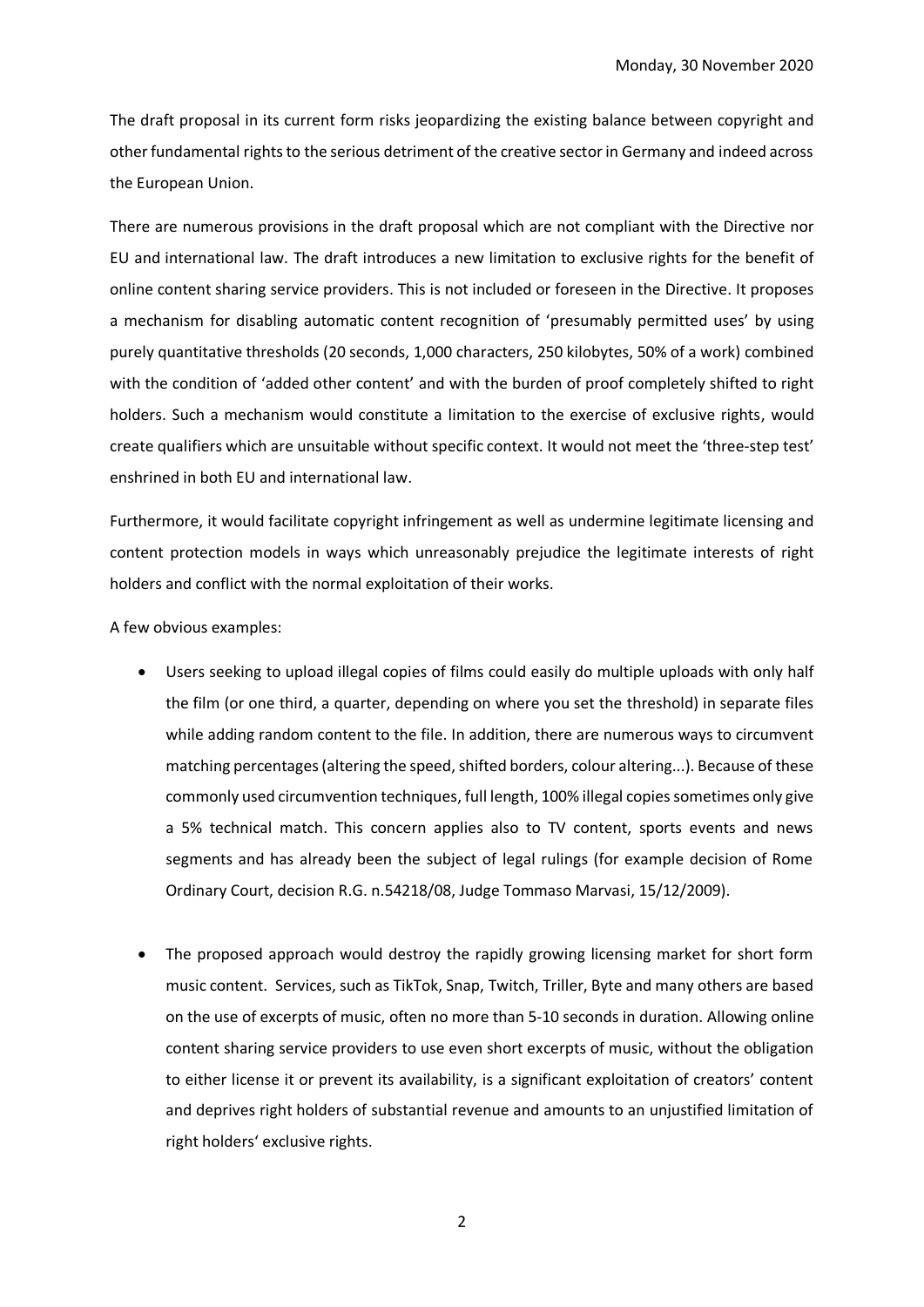- In the field of photography and graphics, the proposed size limit of 250 kilobytes would cover practically all standard applications on the net without any permission. Online platforms that have developed lucrative business models in the mass sharing of visual works would be the primary economic beneficiaries of such a new limitation.
- As a rule, 1,000 characters can represent half and up to the entirety of a press article. In addition, very short texts or extracts of an article or a piece may often already convey its essence. This is particularly true for the specialised press, where articles often consist in abstracts or short bits of text with highly valuable information. Furthermore, the foreseen complaint mechanism's one-week term is in conflict with the general lifespan of news and press content. This would mean, with a high degree of certainty, that such content would never be removed in a timely manner.

Such concepts also jeopardise the legal harmonisation and clarity across Europe's Digital Single Market which is so necessary for businesses and which was the original purpose of the legislation.

We therefore urge the German Government to respect what has been agreed and adopted by the EU legislature by implementing the DSM Copyright Directive faithfully by adhering closely to the adopted wording of Article 17.

Yours sincerely,

**IFPI** - The International Federation of the Phonographic Industry is the organisation that promotes the interests of the international recording industry worldwide. IFPI's mission is to promote the value of recorded music, safeguard the rights of record producers and expand the commercial uses of recorded music in all markets where its members operate.

**ACT** - represents leading commercial broadcasters active across the European Union and globally. The ACT member companies finance, produce, promote and distribute content and services benefiting millions of Europeans across all platforms. At ACT we believe that the healthy and sustainable commercial broadcasting sector has an important role to play in the European economy, society and culture.

**ANIMATION in EUROPE -** is the Federation of Animation Producers Associations from 15 countries of the European Union standing for the development of the animation industry in Europe and defend the interests of independent producers and distributors of series and films.

**CEPI TV** - The European Coordination of Independent Producers was founded in 1990 to organise and represent the interests of independent cinema and television producers in Europe. It represents approximately 8000 independent production companies in Europe.

**CEPIC** - As the Center of the Picture Industry, CEPIC federates 600 picture agencies and photo libraries in 20 countries across Europe, both within and outside the European Union. CEPIC's membership includes large and smaller stock photo libraries, major photo news agencies, art galleries and museums, video companies.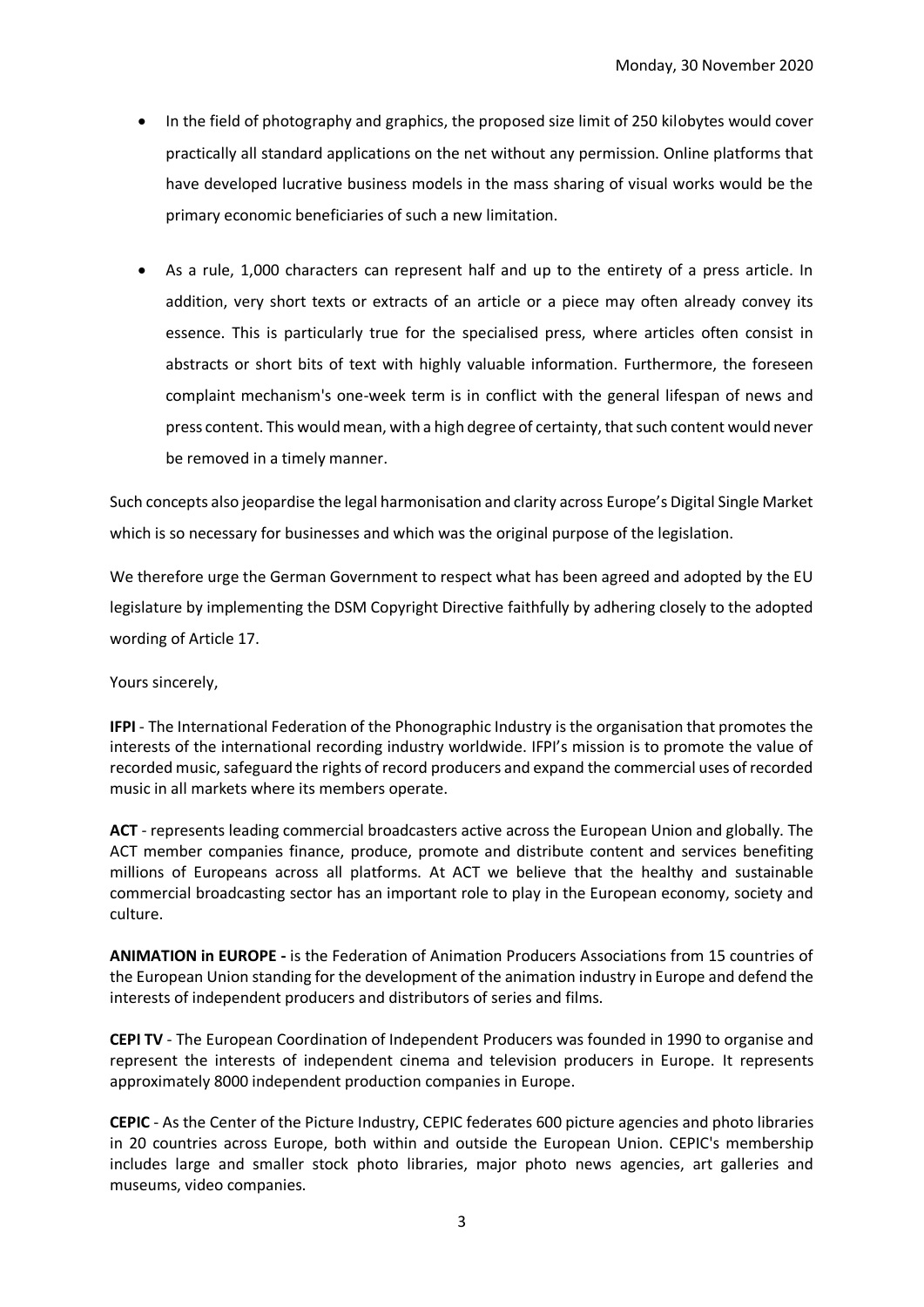**EMMA -** The European Magazine Media Association, is the unique and complete representation of Europe's magazine media, which is today enjoyed by millions of consumers on various platforms, encompassing both paper and digital formats. EMMA represents 15,000 publishing houses, publishing 50,000 magazine titles across Europe in print and digital**.** 

**ENPA -** The European Newspaper Publishers' Association is the largest representative body of newspaper publishers across Europe. ENPA advocates for 16 national associations across 13 European countries, and is a principal interlocutor to the EU institutions and a key driver of media policy debates in the European Union.

**EPC** - The European Publishers Council brings together Chairmen and CEOs of Europe's leading media groups representing companies with newspapers, magazines, online publishing, journals, databases, books and broadcasting, communicating with Europe's legislators on issues that affect freedom of expression, media diversity, democracy and the health and viability of media in the EU.

**FEP** – The Federation of European Publishers represents 29 national books and learned journals publishers' associations of the European Union and the European Economic Area.

**FIAD -** The International Federation of Film Distributors' Associations gathers national organisations of film distribution companies covering the entire range of companies: small and medium-sized companies specialized in art house films, as well as larger companies focused on mainstream films. FIAD's members operate in 14 countries where they cover 90 to 100 percent of the theatrical market.

**FIAPF** – FIAPF's members are 34 film and TV producer organizations from 27 countries, including 15 in the EU/EEA. Their activities include the development and production of films and audiovisual content which are distributed offline and online via all forms of authorised and legal online distribution channels.

**ICMP** - is the world trade association for music publishers and companies. We represent more than 90% of the world's published music. Our membership comprises 61 national associations, including each of the 27 EU Member States.

**IMPALA** - IMPALA is the European association of independent music companies, representing close to 5,000 music SMEs. Its mission is to grow the independent music sector, return more value to artists, promote cultural diversity and entrepreneurship, improve political access and modernise perceptions of the music sector.

**IMPF** - is the global network for independent music publishers. IMPF represents the interests of indie music publishers internationally, shares experiences and best practices, exchanges information on the copyright and legal framework in different territories and jurisdictions, and helps stimulate a more favourable environment for artistic, cultural and commercial diversity for songwriters, composers and publishers everywhere.

**IVF** - The members of the International Video Federation are associations representing businesses active in all segments of the film and audiovisual sector in Europe. Their activities include the development, production, and distribution of films and audiovisual content as well as their publication on digital physical carriers and via all forms of authorised and legal online distribution channels (TVOD, SVOD, AVOD).

**MPA** – The Motion Picture Association is the leading advocate of the film, television, and streaming industry around the world.